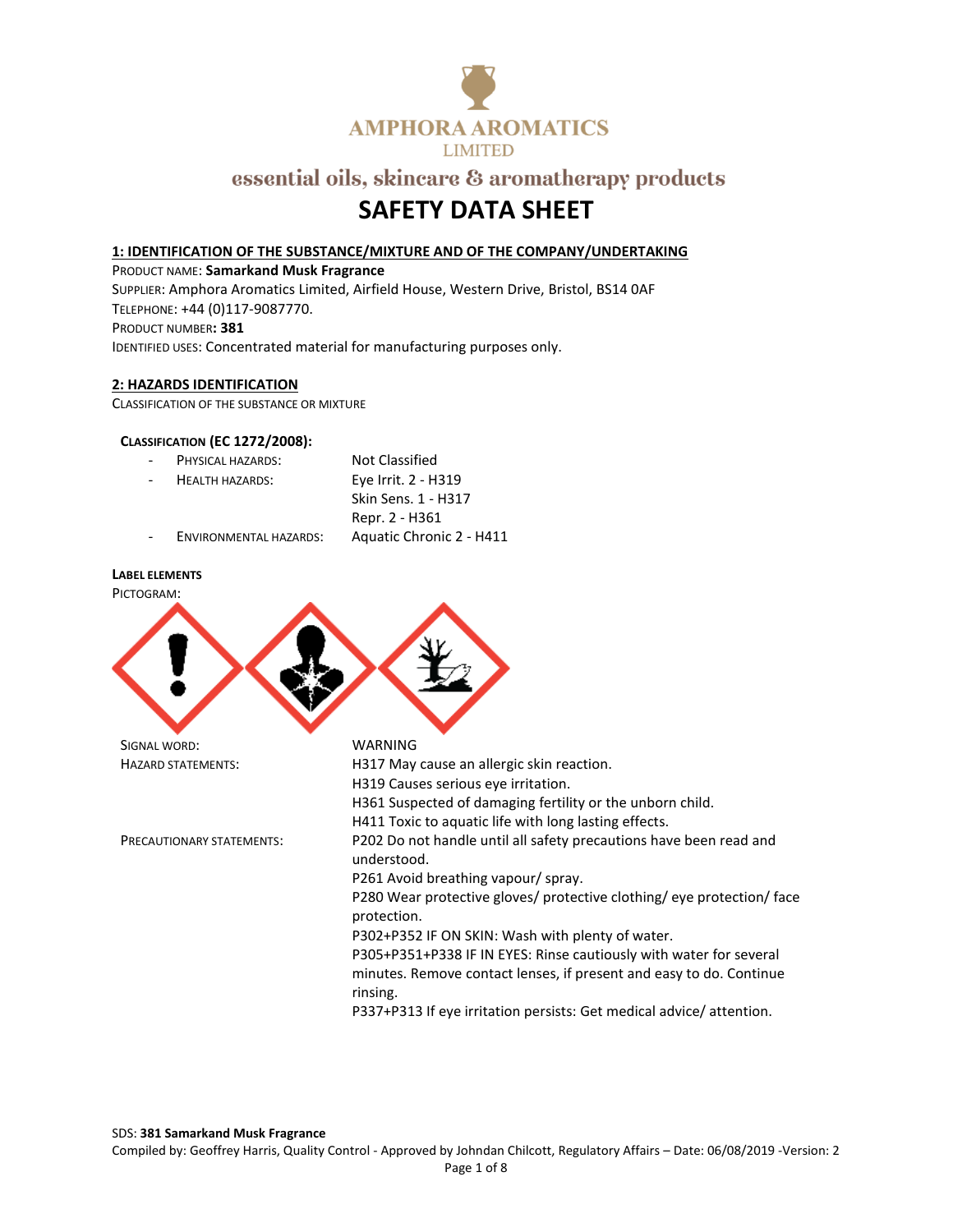

| SUPPLEMENTARY PRECAUTIONARY | P201 Obtain special instructions before use.                                   |
|-----------------------------|--------------------------------------------------------------------------------|
| STATEMENTS:                 | P264 Wash contaminated skin thoroughly after handling.                         |
|                             | P272 Contaminated work clothing should not be allowed out of the<br>workplace. |
|                             | P273 Avoid release to the environment.                                         |
|                             | P308+P313 IF exposed or concerned: Get medical advice/attention.               |
|                             | P321 Specific treatment (see medical advice on this label).                    |
|                             | P333+P313 If skin irritation or rash occurs: Get medical advice/               |
|                             | attention.                                                                     |
|                             | P362+P364 Take off contaminated clothing and wash it before reuse.             |
|                             | P391 Collect spillage.                                                         |
|                             | P405 Store locked up.                                                          |
|                             | P501 Dispose of contents/ container in accordance with national                |
|                             | regulations                                                                    |
| CONTAINS:                   | BUTYLPHENYL METHYLPROPIONAL, HYDROXYCITRONELLAL,                               |
|                             | CITRONELLOL, UNDECYLENAL, ALPHA-DAMASCONE                                      |

| <b>3. CONT OSTTON, INTONIMATION ON INSILEMENTS</b> |                            |          |
|----------------------------------------------------|----------------------------|----------|
| <b>HEXAMETHYLINDANOPYRAN</b>                       |                            | 10-30%   |
| CAS number: 1222-05-5                              | EC number: 214-946-9       |          |
| M factor (Acute)                                   | 1                          |          |
| M factor (Chronic)                                 | 1                          |          |
| Classification                                     | Aquatic Acute 1 - H400     |          |
|                                                    | Aquatic Chronic 1 - H410   |          |
| PHENYLETHYL ALCOHOL                                |                            | 5-10%    |
| CAS number: 60-12-8                                | EC number: 200-456-2       |          |
| Classification                                     | <b>Acute Tox. 4 - H302</b> |          |
|                                                    | Eye Irrit. 2 - H319        |          |
| <b>BUTYLPHENYL METHYLPROPIONAL</b>                 |                            | $1 - 5%$ |
| CAS number: 80-54-6                                | EC number: 201-289-8       |          |
| Classification                                     | Acute Tox. 4 - H302        |          |
|                                                    | Skin Irrit. 2 - H315       |          |
|                                                    | Skin Sens. 1 - H317        |          |
|                                                    | Repr. 2 - H361             |          |
|                                                    | Aquatic Chronic 2 - H411   |          |
| <b>METHYL ANTHRANILATE</b>                         |                            | $1 - 5%$ |
| CAS number: 134-20-3                               | EC number: 205-132-4       |          |
| Classification                                     | Eye Irrit. 2 - H319        |          |
| <b>HYDROXYCITRONELLAL</b>                          |                            | $1 - 5%$ |
| CAS number: 107-75-5                               | EC number: 203-518-7       |          |
| Classification                                     | Eye Irrit. 2 - H319        |          |
|                                                    | Skin Sens. 1B - H317       |          |
|                                                    |                            |          |

### **3: COMPOSITION/INFORMATION ON INGREDIENTS**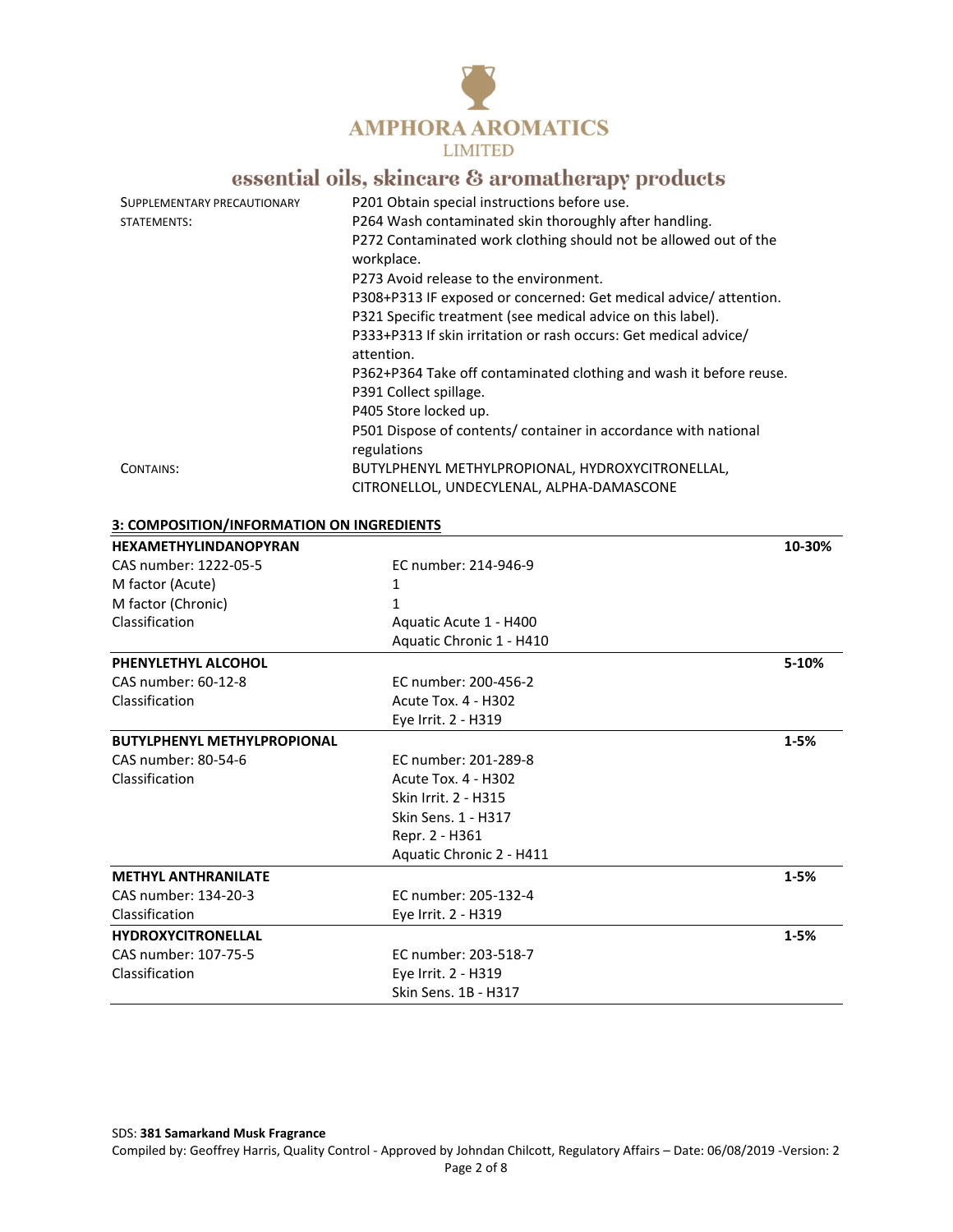

| <b>CITRONELLOL</b>                                                  |                                                                      | $1 - 5%$ |
|---------------------------------------------------------------------|----------------------------------------------------------------------|----------|
| CAS number: 106-22-9                                                | EC number: 203-375-0                                                 |          |
| Classification                                                      | Skin Irrit. 2 - H315                                                 |          |
|                                                                     | Eye Irrit. 2 - H319                                                  |          |
|                                                                     | Skin Sens. 1B - H317                                                 |          |
|                                                                     | Aquatic Chronic 2 - H411                                             |          |
| <b>UNDECYLENAL</b>                                                  |                                                                      | $<1\%$   |
| CAS number: 112-45-8                                                | EC number: 203-973-1                                                 |          |
| Classification                                                      | Skin Irrit. 2 - H315                                                 |          |
|                                                                     | Eye Irrit. 2 - H319                                                  |          |
|                                                                     | Skin Sens. 1B - H317                                                 |          |
|                                                                     | Aquatic Chronic 3 - H412                                             |          |
| <b>ALPHA-DAMASCONE</b>                                              |                                                                      | $1%$     |
| CAS number: 23726-94-5                                              | EC number: 245-845-8                                                 |          |
| Classification                                                      | <b>Acute Tox. 4 - H302</b>                                           |          |
|                                                                     | Skin Sens. 1B - H317                                                 |          |
| <b>PROPYLENE GLYCOL</b>                                             |                                                                      | $<1\%$   |
| CAS number: 57-55-6                                                 | EC number: 200-338-0                                                 |          |
| REACH registration number:                                          | 01-2119456809-23-XXXX                                                |          |
| Classification:                                                     | <b>Not Classified</b>                                                |          |
| The full text for all hazard statements is displayed in Section 16. |                                                                      |          |
| <b>4: FIRST AID MEASURES</b>                                        |                                                                      |          |
| INHALATION:                                                         | Move affected person to fresh air at once. Get medical attention if  |          |
|                                                                     | any discomfort continues.                                            |          |
| INGESTION:                                                          | Rinse mouth thoroughly with water. Give plenty of water to drink.    |          |
|                                                                     | Get medical attention immediately.                                   |          |
| <b>SKIN CONTACT:</b>                                                | Remove contaminated clothing immediately and wash skin with soap     |          |
|                                                                     | and water. Get medical attention if symptoms are severe or persist   |          |
|                                                                     | after washing.                                                       |          |
| EYE CONTACT:                                                        | Remove any contact lenses and open eyelids wide apart. Rinse         |          |
|                                                                     | immediately with plenty of water. Continue to rinse for at least 15  |          |
|                                                                     | minutes. Get medical attention if any discomfort continues.          |          |
| <b>GENERAL INFORMATION:</b>                                         | Persons suffering from asthma, eczema or skin problems should avoid  |          |
|                                                                     | contact, including dermal contact, with this product. See Section 11 |          |

NOTES FOR THE DOCTOR: No specific recommendations.

#### **5: FIREFIGHTING MEASURES**

| SUITABLE EXTINGUISHING MEDIA:                                                        | Foam, carbon dioxide or dry powder.                                                                      |  |
|--------------------------------------------------------------------------------------|----------------------------------------------------------------------------------------------------------|--|
| UNSUITABLE EXTINGUISHING MEDIA:                                                      | Water.                                                                                                   |  |
| SPECIFIC HAZARDS:                                                                    | Toxic gases or vapours.                                                                                  |  |
| <b>ADVICE FOR FIREFIGHTERS</b>                                                       |                                                                                                          |  |
| <b>PROTECTIVE ACTIONS DURING</b><br>$\overline{\phantom{a}}$<br>FIREFIGHTING:        | Containers close to fire should be removed or cooled with water.                                         |  |
| SPECIAL PROTECTIVE EQUIPMENT<br>$\overline{\phantom{a}}$<br><b>FOR FIREFIGHTERS:</b> | Wear positive-pressure self-contained breathing apparatus (SCBA)<br>and appropriate protective clothing. |  |

for additional information on health hazards.

#### SDS: **381 Samarkand Musk Fragrance**

Compiled by: Geoffrey Harris, Quality Control - Approved by Johndan Chilcott, Regulatory Affairs – Date: 06/08/2019 -Version: 2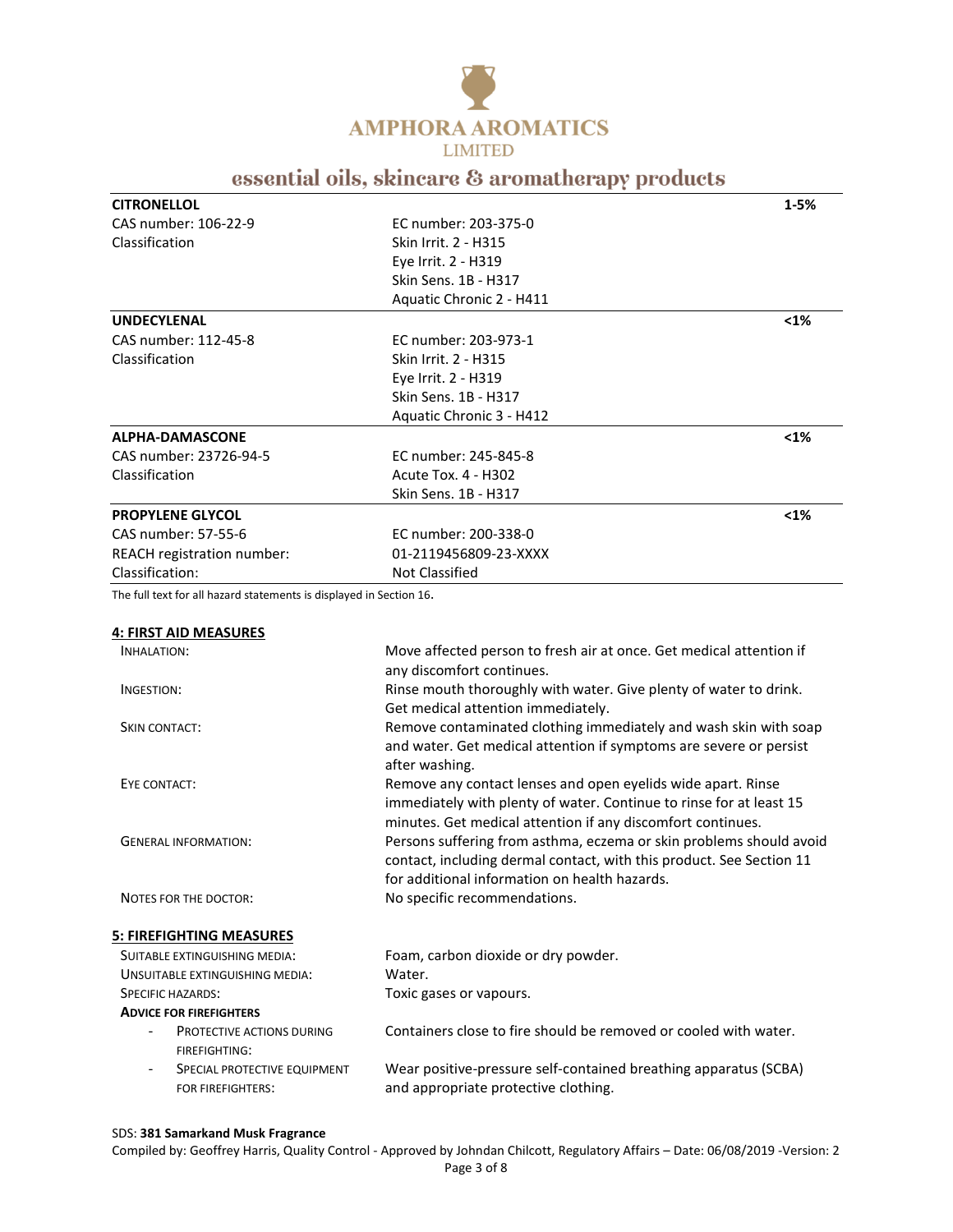

| <b>PERSONAL PRECAUTIONS:</b>       | Wear suitable protective equipment, including gloves, goggles/face<br>shield, respirator, boots, clothing or apron, as appropriate. No<br>smoking, sparks, flames or other sources of ignition near spillage.                                                                                                                                                                                                                                                                                                                              |
|------------------------------------|--------------------------------------------------------------------------------------------------------------------------------------------------------------------------------------------------------------------------------------------------------------------------------------------------------------------------------------------------------------------------------------------------------------------------------------------------------------------------------------------------------------------------------------------|
| <b>ENVIRONMENT PRECAUTIONS:</b>    | Do not discharge into drains or watercourses or onto the ground.                                                                                                                                                                                                                                                                                                                                                                                                                                                                           |
| CLEANING UP METHODS FOR SPILLAGES: | Keep combustible materials away from spillage. Eliminate all sources<br>of ignition. Provide adequate ventilation. Contain and absorb spillage<br>with sand, earth or other non-combustible material. The<br>contaminated absorbent may pose the same hazard as the spilled<br>material. Collect and place in suitable waste disposal containers and<br>seal securely. Label the containers containing waste and<br>contaminated materials and remove from the area as soon as<br>possible. Wash thoroughly after dealing with a spillage. |
| 7: HANDLING AND STORAGE            |                                                                                                                                                                                                                                                                                                                                                                                                                                                                                                                                            |
| <b>USAGE PRECAUTIONS:</b>          | Wear protective clothing as described in Section 8 of this safety<br>data sheet. Avoid contact with skin, eyes and clothing.                                                                                                                                                                                                                                                                                                                                                                                                               |
| OCCUPATIONAL HYGIENE:              | Do not eat, drink or smoke when using this product. Wash at the<br>end of each work shift and before eating, smoking and using the<br>toilet.                                                                                                                                                                                                                                                                                                                                                                                              |
| <b>STORAGE PRECAUTIONS:</b>        | Store in tightly-closed, original container in a dry, cool and well-<br>ventilated place. Keep away from heat, sparks and open flame.<br>Protect from freezing and direct sunlight.                                                                                                                                                                                                                                                                                                                                                        |
|                                    |                                                                                                                                                                                                                                                                                                                                                                                                                                                                                                                                            |

### **8: EXPOSURE CONTROLS/PERSONAL PROTECTION**

**6: ACCIDENTAL RELEASE MEASURES** 

| <b>CONTROL PARAMETERS</b>              |                                                               |
|----------------------------------------|---------------------------------------------------------------|
| <b>OCCUPATIONAL EXPOSURE LIIMTS</b>    |                                                               |
| <b>PROPYLENE GLYCOL</b>                |                                                               |
| LONG-TERM EXPOSURE LIMIT (8-HOUR TWA): | WEL $10mg/m3$ particulate                                     |
| LONG-TERM EXPOSURE LIMIT (8-HOUR TWA): | WEL 150ppm 474mg/m <sup>3</sup> total vapour and particulates |
| WEL = WORKPLACE EXPOSURE LIMITS        |                                                               |

#### PROTECTIVE EQUIPMENT:



APPROPRIATE ENGINEERING CONTROLS: Provide adequate ventilation. EYE/FACE PROTECTION: Eyewear complying with an approved standard should be worn if a risk assessment indicates eye contact is possible. The following protection should be worn: Chemical splash goggles or face shield. HAND PROTECTION: Chemical-resistant, impervious gloves complying with an approved standard should be worn if a risk assessment indicates skin contact is possible.

OTHER SKIN AND BODY PROTECTION: Wear appropriate clothing to prevent any possibility of skin contact. Wear apron or protective clothing in case of contact.

#### SDS: **381 Samarkand Musk Fragrance**

Compiled by: Geoffrey Harris, Quality Control - Approved by Johndan Chilcott, Regulatory Affairs – Date: 06/08/2019 -Version: 2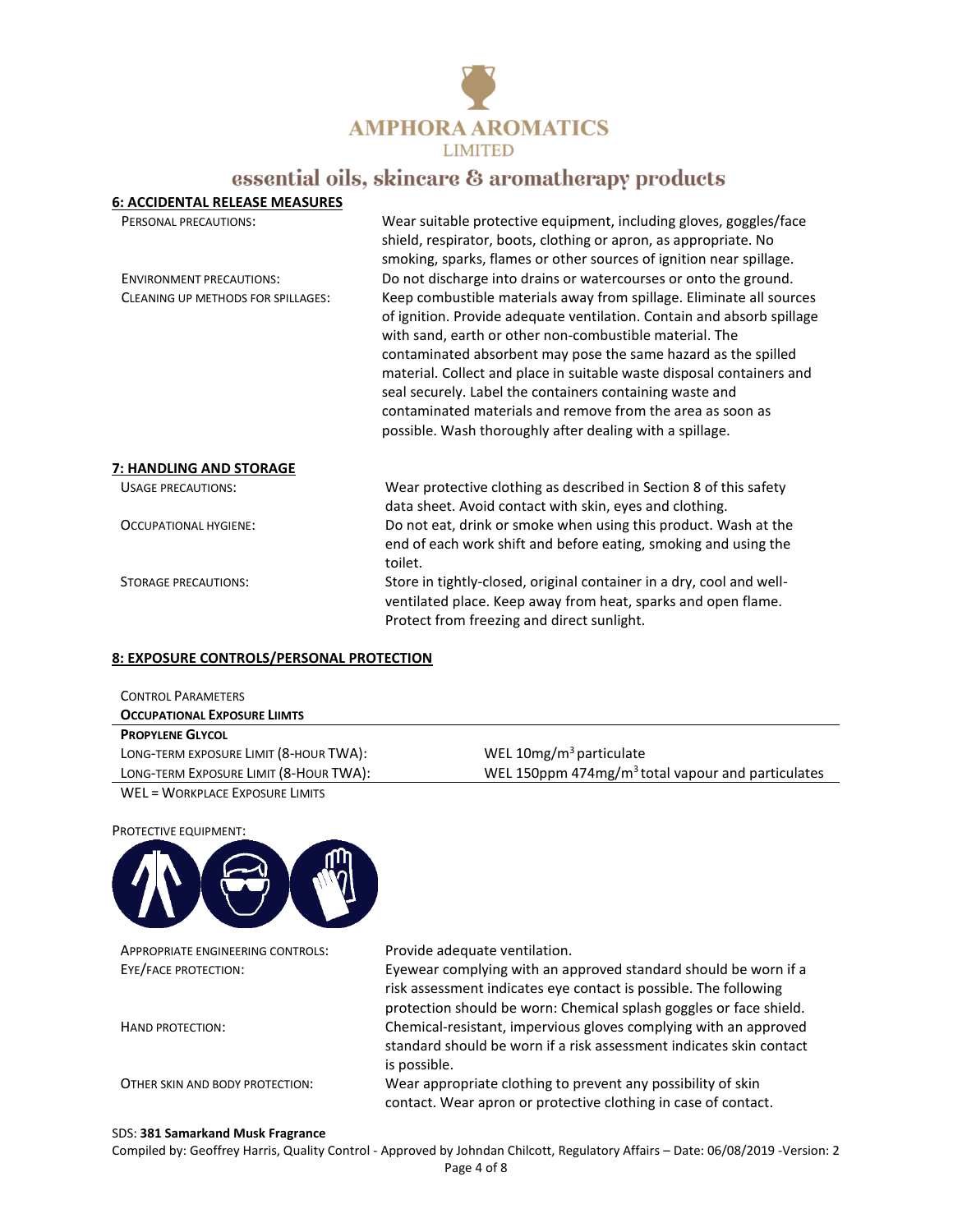

| <b>HYGIENE MEASURES:</b>                        | No specific hygiene procedures recommended but good personal<br>hygiene practices should always be observed when working with                                                   |
|-------------------------------------------------|---------------------------------------------------------------------------------------------------------------------------------------------------------------------------------|
| <b>RESPIRATORY PROTECTION:</b>                  | chemical products.<br>No specific recommendations. Respiratory protection may be                                                                                                |
| ENVIRONMENTAL EXPOSURE CONTROLS:                | required if excessive airborne contamination occurs.<br>Residues and empty containers should be taken care of as<br>hazardous waste according to local and national provisions. |
| 9: PHYSICAL AND CHEMICAL PROPERTIES             |                                                                                                                                                                                 |
| APPEARANCE:                                     | Liquid.                                                                                                                                                                         |
| COLOUR:                                         | Yellow.                                                                                                                                                                         |
| ODOUR:                                          | Characteristic.                                                                                                                                                                 |
| <b>FLASH POINT °C:</b>                          | $>65^{\circ}$                                                                                                                                                                   |
| SPECIFIC GRAVITY @ 20°C:                        | $~^{\sim} 1.004$                                                                                                                                                                |
| REFRACTIVE INDEX @ 20°C:                        | $~^{\sim}$ 1.469                                                                                                                                                                |
| <b>10: STABILITY AND REACTIVITY</b>             |                                                                                                                                                                                 |
| STABILITY:                                      | Stable at normal ambient temperatures.                                                                                                                                          |
| POSSIBILITY OF HAZARDOUS REACTIONS:             | Will not polymerise.                                                                                                                                                            |
| CONDITIONS TO AVOID:                            | Avoid heat, flames and other sources of ignition.                                                                                                                               |
| <b>MATERIALS TO AVOID:</b>                      | Strong oxidising agents. Strong acids. Strong alkalis.                                                                                                                          |
| HAZARDOUS DECOMPOSITION PRODUCTS:               | Thermal decomposition or combustion may liberate carbon oxides<br>and other toxic gases or vapours.                                                                             |
| 11: TOXICOLOGICAL INFORMATION                   |                                                                                                                                                                                 |
| <b>EYE CONTACT:</b>                             | Causes serious eye irritation.                                                                                                                                                  |
| <b>SKIN CONTACT:</b>                            | May cause an allergic skin reaction.                                                                                                                                            |
| ACUTE AND CHRONIC HEALTH HAZARDS:               | Suspected of damaging fertility or the unborn child.                                                                                                                            |
| <b>INFORMATION ON TOXICOLOGICAL EFFECTS</b>     |                                                                                                                                                                                 |
| <b>ACUTE TOXICITY - ORAL</b>                    |                                                                                                                                                                                 |
| ATE oral (mg/kg)                                | 16,677.05                                                                                                                                                                       |
| <b>TOXICOLOGICAL INFORMATION ON INGREDIENTS</b> |                                                                                                                                                                                 |
| <b>PHENYLETHYL ALCOHOL</b>                      |                                                                                                                                                                                 |
| <b>ACUTE TOXICITY - ORAL</b>                    |                                                                                                                                                                                 |
| Acute toxicity oral (LD <sub>so</sub> mg/kg)    | 1,603.3                                                                                                                                                                         |
| Species                                         | Rat                                                                                                                                                                             |
| ATE oral (mg/kg)                                | 1,603.3                                                                                                                                                                         |
| <b>BUTYLPHENYL METHYLPROPIONAL</b>              |                                                                                                                                                                                 |
| <b>ACUTE TOXICITY - ORAL</b>                    |                                                                                                                                                                                 |
| Acute toxicity oral (LD <sub>so</sub> mg/kg)    | 1,390.0                                                                                                                                                                         |
| Species                                         | Rat                                                                                                                                                                             |
| ATE oral (mg/kg)                                | 1,390.0                                                                                                                                                                         |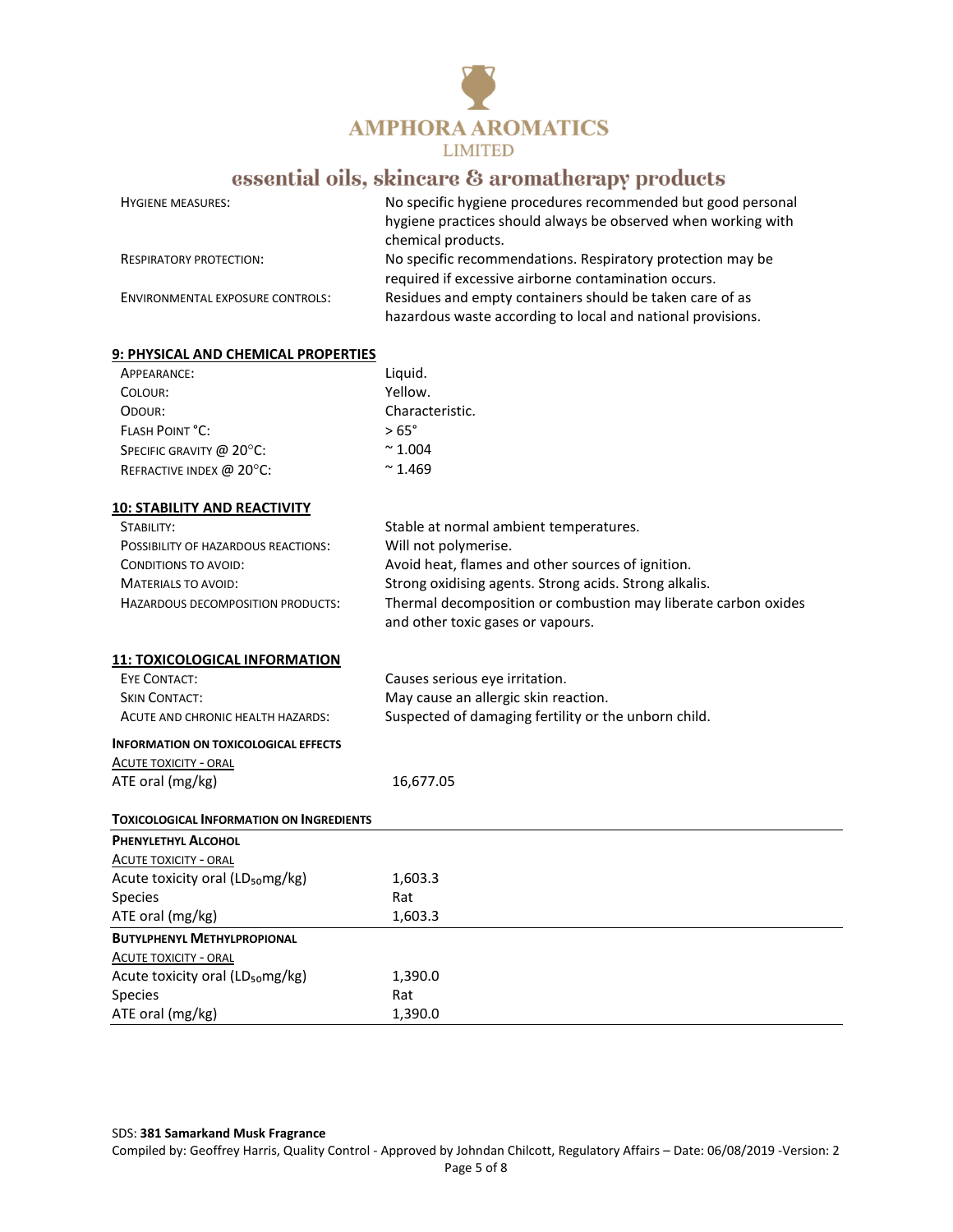

| <b>ACUTE TOXICITY - ORAL</b>                   |                                                                            |
|------------------------------------------------|----------------------------------------------------------------------------|
| Acute toxicity oral (LD <sub>so</sub> mg/kg)   | 3,450.0                                                                    |
| Species                                        | Rat                                                                        |
| ATE oral (mg/kg)                               | 3,450.0                                                                    |
| <b>ACUTE TOXICITY - DERMAL</b>                 |                                                                            |
| Acute toxicity dermal (LD <sub>50</sub> mg/kg) | 2,650.0                                                                    |
| <b>Species</b>                                 | Rabbit                                                                     |
| ATE dermal (mg/kg)                             | 2,650.0                                                                    |
| <b>12: ECOLOGICAL INFORMATION</b>              |                                                                            |
| ECOTOXICITY:                                   | Toxic to aquatic life with long lasting effects.                           |
| PERSISTENCE AND DEGRADABILITY:                 | The product contains substances which are not expected to be               |
|                                                | biodegradable.                                                             |
| <b>BIOACCUMULATIVE POTENTIAL:</b>              | The product does not contain any substances expected to be                 |
|                                                | bioaccumulating.                                                           |
| <b>MOBILITY IN SOIL:</b>                       | The product is partly soluble in water and may spread in the               |
|                                                | aquatic environment.                                                       |
| <b>RESULTS OF PBT AND VPVB ASSESSMENT:</b>     | This product does not contain any substances classified as PBT or<br>vPvB. |
| <b>ECOLOGICAL INFORMATION ON INGREDIENTS</b>   |                                                                            |
| <b>HEXAMETHYLINDANOPYRAN</b>                   |                                                                            |
| <b>ACUTE AQUATIC TOXICITY</b>                  |                                                                            |
| $LE(C)_{50}$                                   | $0.1 < L(E)$ C50 $\leq$ 1                                                  |
| M factor (Acute)                               | 1                                                                          |
| <b>CHRONIC AQUATIC TOXICITY</b>                |                                                                            |
| <b>NOEC</b>                                    | $0.001 < NOEC \le 0.01$                                                    |
| Degradability                                  | Rapidly degradable                                                         |
| M factor (Chronic)                             | 1                                                                          |

### **13: DISPOSAL CONSIDERATIONS**

DISPOSAL METHODS: Dispose of waste product or used containers in accordance with local regulations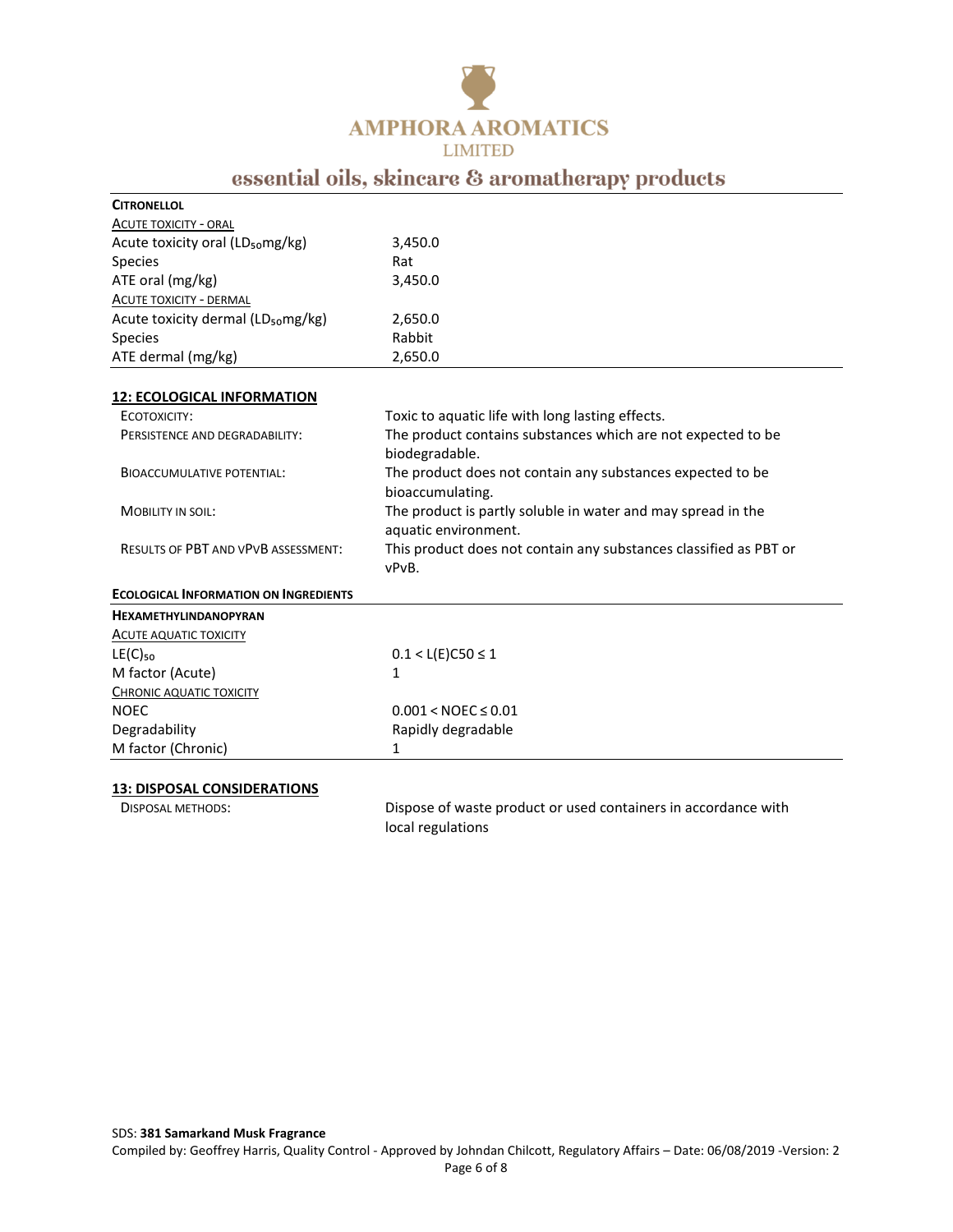

## **14: TRANSPORT INFORMATION**

| UN No. (ADR/RID/IMDG/ICAO/ADN): | 3082                                                |
|---------------------------------|-----------------------------------------------------|
| PROPER SHIPPING NAME            | ENVIRONMENTALLY HAZARDOUS SUBSTANCE, LIQUID, N.O.S. |
| (ADR/RID/IMDG/ICAO/ADN):        | CONTAINS HEXAMETHYLINDANOPYRAN, BUTYLPHENYL         |
|                                 | METHYLPROPIONAL)                                    |

### **TRANSPORT HAZARD CLASS(ES):**

| <b>ADR/RID/ADN CLASS:</b>         | q  |
|-----------------------------------|----|
| <b>ADR/RID/ADN CLASSIFICATION</b> | M6 |
| CODE:                             |    |
| ADR/RID LABEL:                    | q  |

- 
- IMDG CLASS: 9
- ICAO CLASS/DIVISION: 9
- ADN CLASS: 9

#### **PACKING GROUP:**

- ADR/RID/ADN PACKING GROUP: III
- IMDG PACKING GROUP: III
- ADN PACKING GROUP: III
	- ICAO PACKING GROUP: III
- 

ENVIRONMENTAL HAZARDS: Environmentally hazardous substance/marine pollutant



| TRANSPORT IN BULK ACCORDING TO ANNEX II | Not applicable. |
|-----------------------------------------|-----------------|
| OF MARPOL73/78 AND THE IBC CODE:        |                 |
| <b>SPECIAL PRECAUTIONS FOR USER</b>     |                 |
| FMS:<br>$\sim$                          | $F-A, S-F$      |
| <b>ADR TRANSPORT CATEGORY:</b>          | ર               |
| <b>EMERGENCY ACTION CODE:</b>           | $\bullet$ 3Z    |

- HAZARD IDENTIFICATION NUMBER (ADR/RID):
- TUNNEL RESTRICTION CODE: (E)

## **15: REGULATORY INFORMATION**

| <b>EU LEGISLATION:</b> | Regulation (EC) No 1272/2008 of the European Parliament and of     |
|------------------------|--------------------------------------------------------------------|
|                        | the Council of 16 December 2008 on classification, labelling and   |
|                        | packaging of substances and mixtures (as amended).                 |
|                        | Regulation (EC) No 1907/2006 of the European Parliament and of     |
|                        | the Council of 18 December 2006 concerning the Registration,       |
|                        | Evaluation, Authorisation and Restriction of Chemicals (REACH) (as |
|                        | amended).                                                          |
| GUIDANCE:              | Workplace Exposure Limits EH40.                                    |
|                        |                                                                    |

90